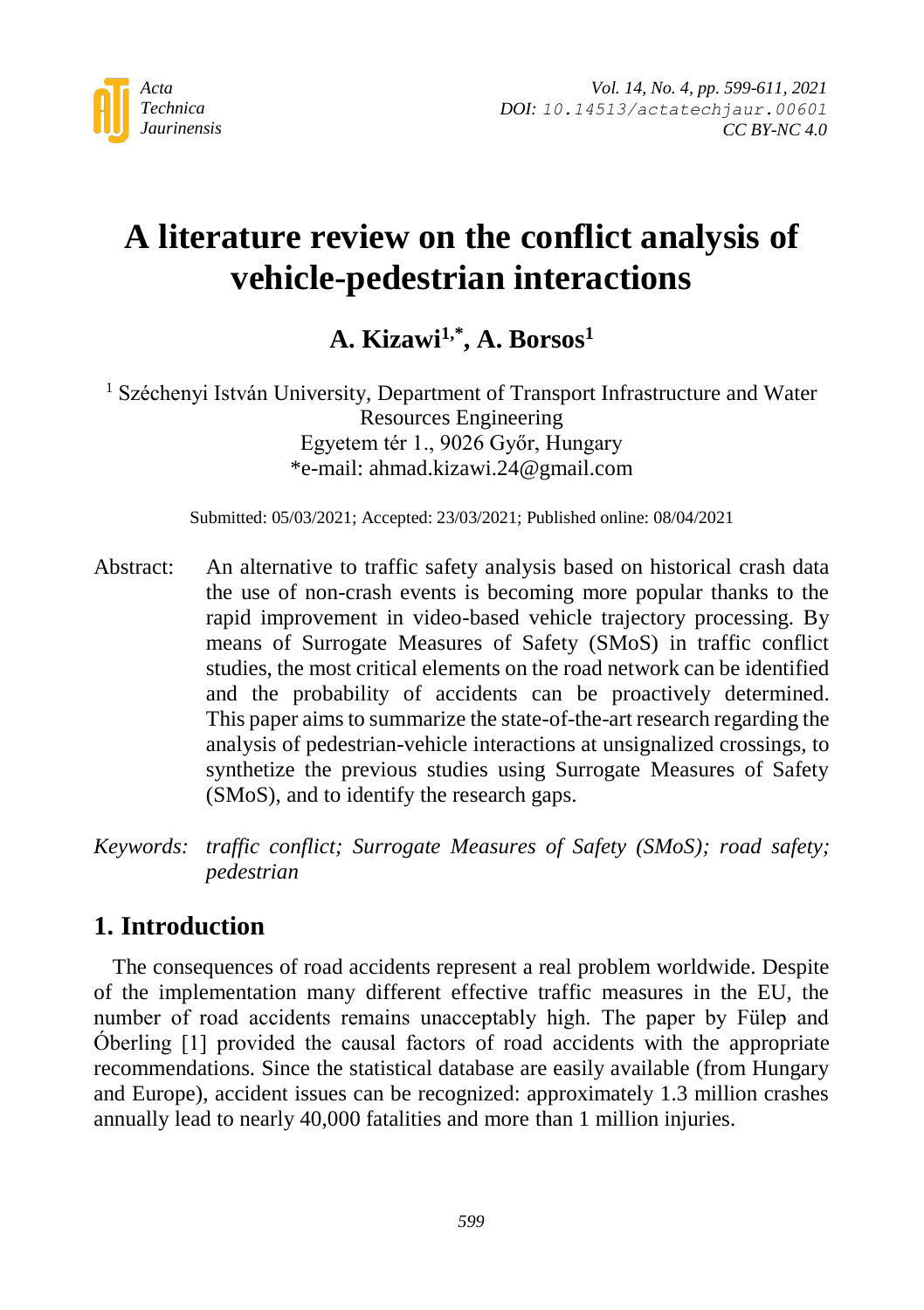Several comprehensive studies in the European Union discuss road accidents from both analytical and statistical perspectives. The paper by Holló [26] provided an overview about road safety in the EU and Hungary including some statistical studies. Although there was no significant increase in the number of motor vehicles between 1987 and 1990, the number of road accident deaths in the EU increased significantly. However, from 2001 until 2009, overall the number of fatal victims of road accidents lessened by 36% in the EU member states thanks to the planned development by the European Union transport policy. [26]

The most sensible method for road safety assessment is scrutinizing the accidents using data records. However, this kind of methods has some restrictions especially for Vulnerable Road Users (VRUs) such as bicyclists and pedestrians. These limitations are related to underreporting problems, and missing accident data. From an ethical point of view, it makes no sense to wait for road accidents to occur to evaluate safety which we primarily want to avoid. [2]

Various researchers have developed a number of safety indicators aiming to overcome the shortcomings of safety analyses based on accidents (underreporting, quality issues and rare nature). By using Surrogate Measures of Safety (SMoS), the probability of accident at a location can be proactively determined before it would happen. There is a consensus among researches that observable non-crash situations can be useful for traffic safety assessment as a substitutional tool in parallel with analysis based on crash data [3], [4].

This paper aims to synthetize the previous studies using Surrogate Measures of Safety (SMoS) and to illustrate the most important indicators that can be used in traffic studies to evaluate the traffic conflicts seriousness.

# **2. Literature review**

### **2.1. Pedestrian-vehicle interactions**

Pedestrians and vehicles share the road in the complex internal traffic of the city resulting in interactions between vehicles and pedestrians affecting each other's movement. While vehicle trajectories are more predictable, there are several issues regarding pedestrian movements since pedestrians often tend to make more sudden decisions and more prone to hectically change their speed and trajectory. For pedestrian and vehicle interactions at intersections, the traffic conflict between the pedestrian and the vehicle is an important factor that influences some intersection characteristics such as capacity and safety. Conflicts between pedestrians and vehicles are growing in developing countries due to the ever-increasing traffic. The frequent interactions between vehicles and pedestrians deserve special interest to analyze safety at intersections. [5]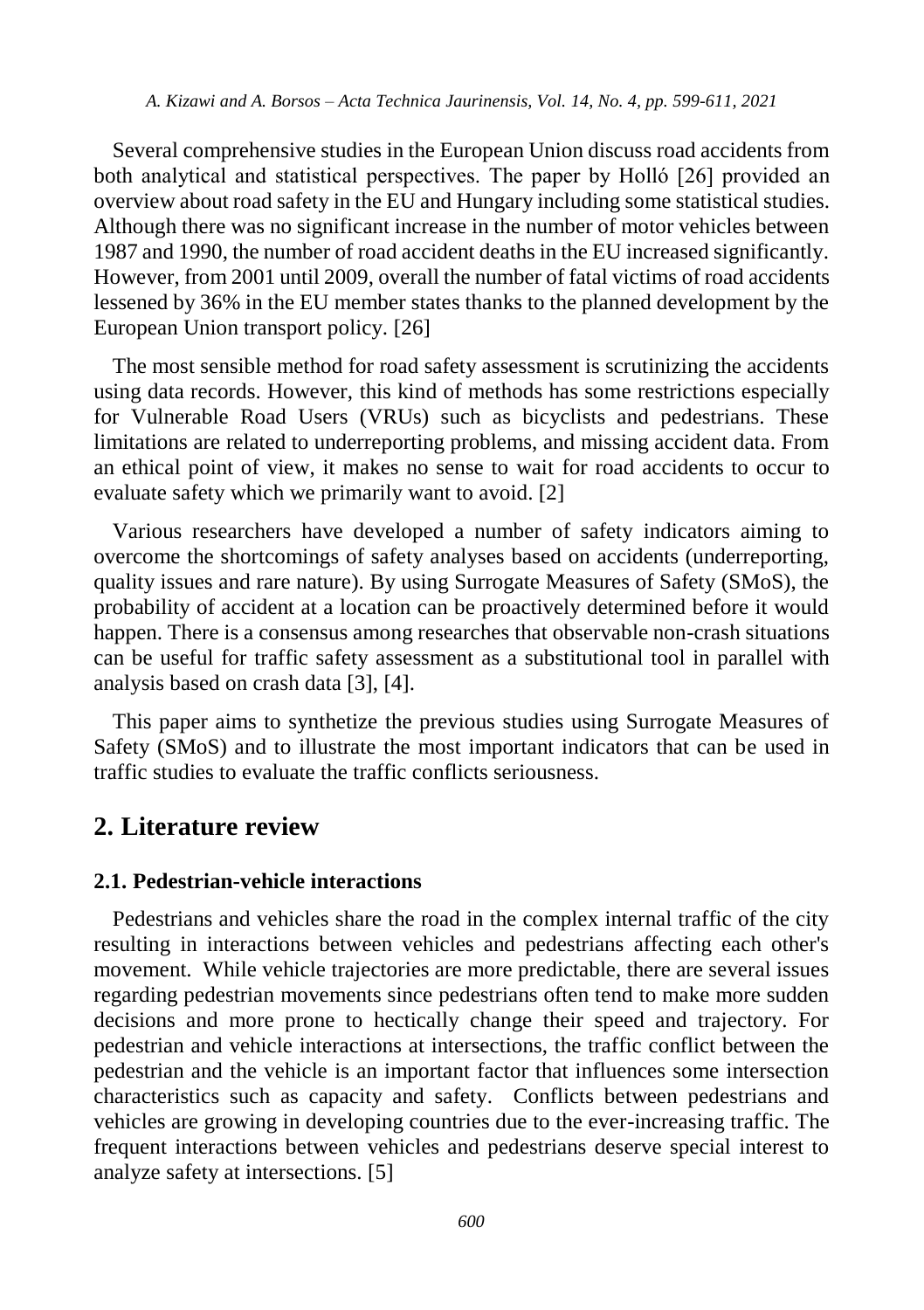The priority of the pedestrians at the unsignalized crosswalks is not entirely clear. This leads to higher levels of accident of pedestrians compared to signalized crosswalks. Pedestrian and Vehicle Interactions (PVI) have been receiving more attention among governmental agencies and decision-makers aiming to improve road accident countermeasures that decrease the rate of accidents and severe conflicts [6].

The study by Dey and Terken [7] attempted to define the importance of communication between drivers and pedestrians. Their study was carried out at a city in the Netherlands, at an intersection where approximately a hundred observations about pedestrian actions were observed at the pedestrian crossing after video recordings and field measurements for pedestrian's movements. At the pedestrian crossing, five behaviors were detected from pedestrians while interacting with approaching vehicles. Most of pedestrians (61%) stepped on the pedestrian crossing without waiting for the driver's approval, while in some cases (20.7%), pedestrians acted by changing their path based on a vehicle's approach. In other cases (12.6%), pedestrians wait until an oncoming vehicle decelerates, and then they stepped on the pedestrian crossing. In 1.8% of the cases, a pedestrian tended to give the driver the priority for passing first. In 3.6% of the cases, pedestrians wait for an approaching car to completely stop, and get the driver's approval to cross.

### **2.2. Traffic conflict analysis**

The first study to evolve a measure by which road accidents can be predicted was designed by Perkins and Harris [8]. Their study could be useful to gain a better insight into causal factors regarding traffic safety issues. In their study, they identified different potential accident situations, which they classified as traffic conflicts. They clarified more than twenty types of traffic conflicts that occur between road users, which were essentially identified by the occurrence of evasive actions, such as swerving, stopping, and braking.

In the terms of traffic conflicts based on evasive actions, the study by Johnsson et al. [9] described different surrogate measures of safety in the literature. Few indicators concentrated on aspects that can be useful when studying Vulnerable Road Users (VRUs) issues. Their paper evaluated different safety indicators depending on the capability of these indicators to take into account both injury risk and collision risk (talking the evasive actions into account). The findings in their paper showed that several indicators have focused on braking as an important indicator to define the critical traffic situations and do not consider other kinds of evasive actions such as running or swerving.

The supposition that there is a relationship between the seriousness and the frequency of traffic events is the basic idea behind the use of non-crash situations to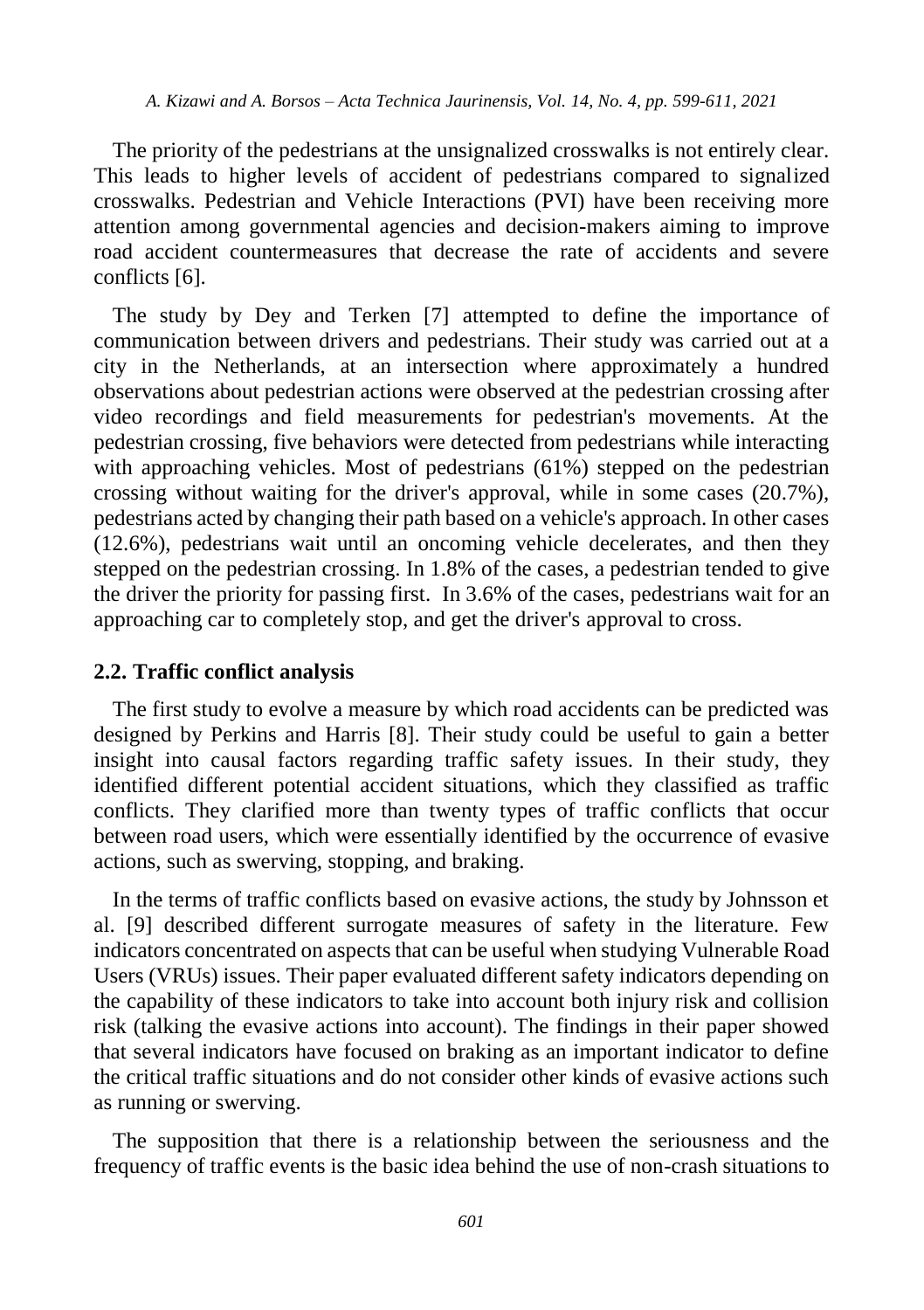investigate road safety [10]. Hyden [11] clarified the so-called "safety pyramid" where the upper part represents the most severe events, which can be considered as the rarest events in traffic, that we generally define them as "accidents". Immediately below the accidents come traffic conflicts, which are grouped as severe, slight or potential conflicts according to their dangerousness. Below the conflicts come the majority of traffic encounters that are characterized as natural events. Fig. 1 shows the Safety pyramid with the severity levels of traffic events.



*Figure 1. "Safety pyramid" [11]*

## **2.3. Surrogate Measures of Safety (SMoS)**

The term "surrogate" reveals that the indicators do not depend on crash database. Instead, they are meant to be complementary tools of historical records analysis. Several different indicators were proposed and developed by various researchers throughout the 1970s and the 1980s. Recently, several traffic safety indicators have been proposed and developed including those related to VRUs. Since there are many issues related to VRUs safety analysis such as underreporting problems of VRU crashes, there is a growing awareness in transport modes including VRUs [9].

Several papers have described, summarized and compared a group of safety indicators. For instance, Laureshyn et al. [4], [12] provided an overview about nearness to-collision and severity indicators. Zheng et al. [13] clarified the temporal and spatial proximity characteristics in traffic situations. An observed situation is considered a traffic conflict or not depending on closeness in distance and (or) time of the concerned road users.

Ceunynck [3] presented the previous studies on the application of safety indicators and looked into the frequency of use. He compiled indicators into groups using the Time-To-Collision (TTC), the Post Encroachment Time (PET), and the deceleration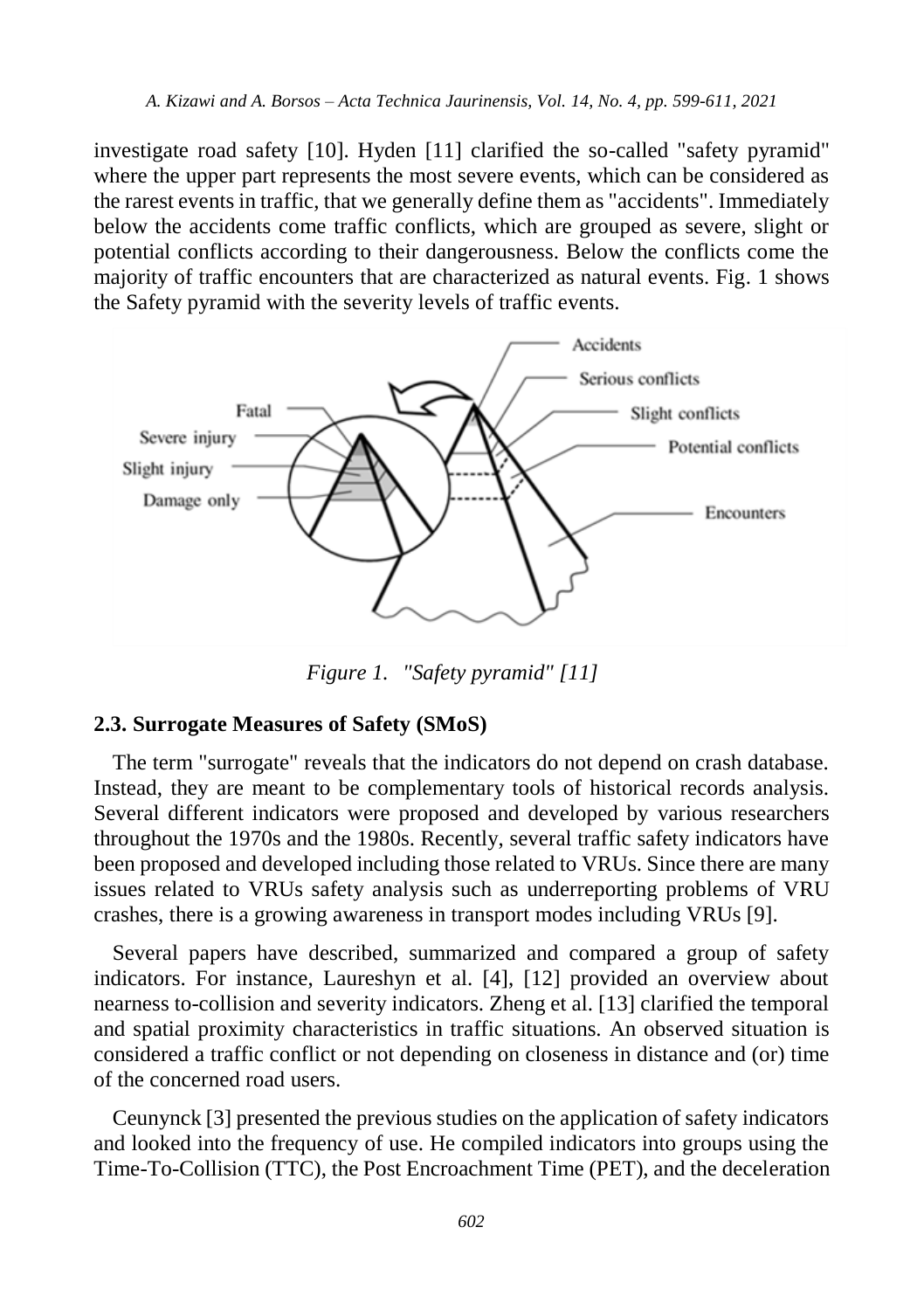families, plus two extra groups for other and unspecified indicators. According to the study by Ceunynck [3], indicators originating from the (TTC) family are frequently used, followed by those from the (PET) family. There are a few indicators that do not belong to these families and are classified as "other" type, as shown in Fig. 2.



*Figure 2. Frequency of using surrogate safety indicators [3]*

The "unspecified" type belongs to papers that present incomplete details to determine the techniques that have been adopted.

The most commonly used Surrogate Measures of Safety (SMoSs) for pedestrian conflict analysis include but not limited to the indicators described in the following subsections. [14] These will be illustrated using figures showing vehicle-vehicle interactions; however, their calculation is identical to vehicle pedestrian interactions.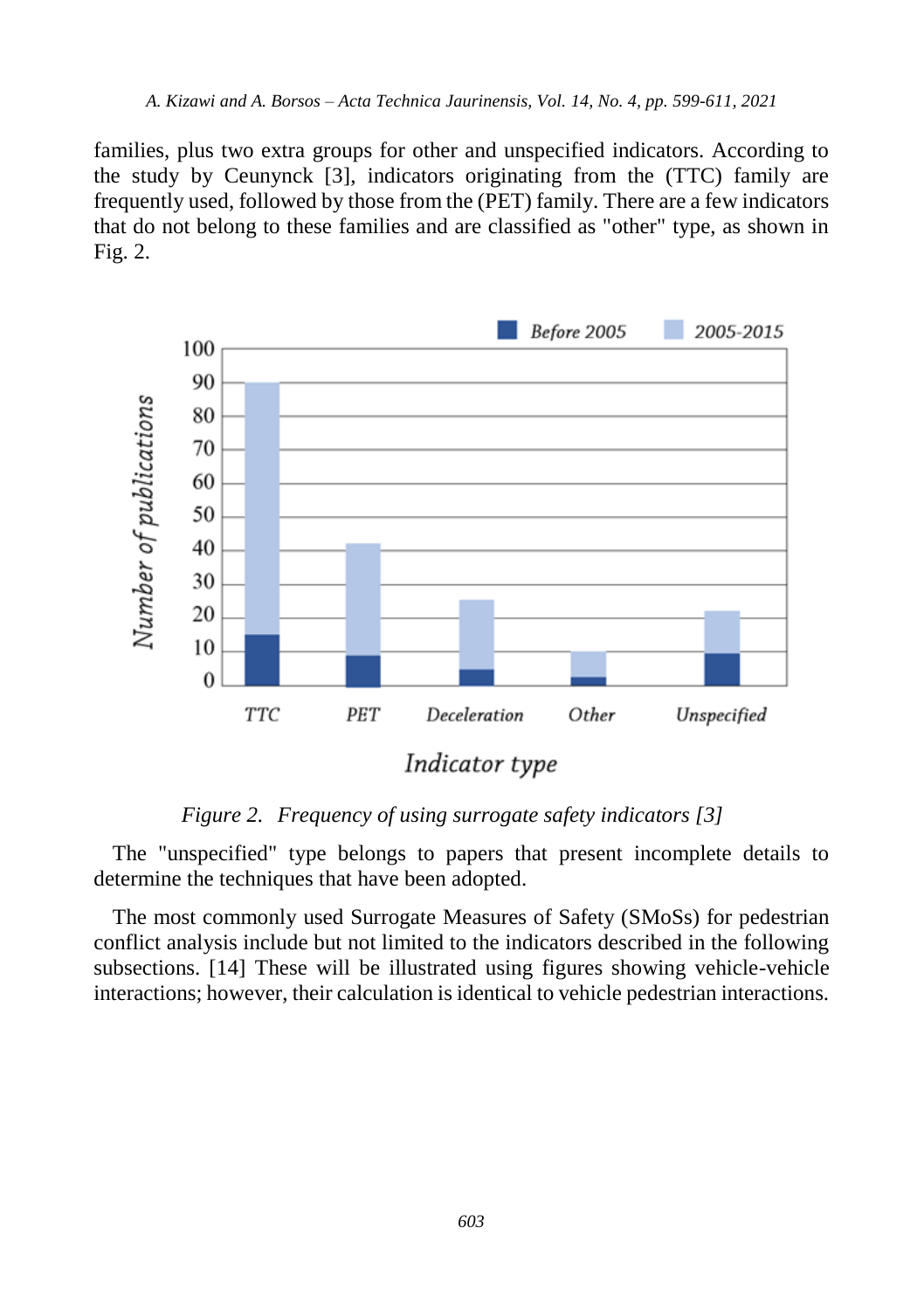#### 2.3.1. Time-To-Collision (TTC)

This indicator has been suggested by Hayward [15]. It is the time to collision in seconds when the two vehicles continue their trajectory at the same angle and at the same speeds without any kind of evasive behaviors. The minimum value is 0 second (which means collision). When TTC has a small value, there is a high risk of collision.

Fig. 3 illustrates TTC for right-angle collision. In this case, TTC is calculated by the following equation (1), (2).

$$
TTC = \frac{d_2}{v_2}, if \frac{d_1}{v_1} < \frac{d_2}{v_2} < \frac{d_1 + l_1 + w_2}{v_1},\tag{1}
$$

$$
TTC = \frac{d_1}{v_1}, if \frac{d_2}{v_2} < \frac{d_1}{v_1} < \frac{d_2 + l_2 + w_1}{v_2},\tag{2}
$$

Where  $v_1$  and  $v_2$  are vehicles speeds;  $d_1$  and  $d_2$  are distances from the front of the vehicle to the conflict area;  $l_1$ ,  $l_2$ , and  $w_1$ ,  $w_2$  are lengths and widths of vehicles, respectively.



*Figure 3. Illustration of TTC [17]*

There are two important indicators that can be used based on TTC: Time to Accident (TA), which is the TTC at the moment in which an involved road user acts by making an evasive action, and TTC min, which is the minimum TTC value calculated in a conflict. For differentiating between a serious and a not serious event, these two indicators usually use a threshold value.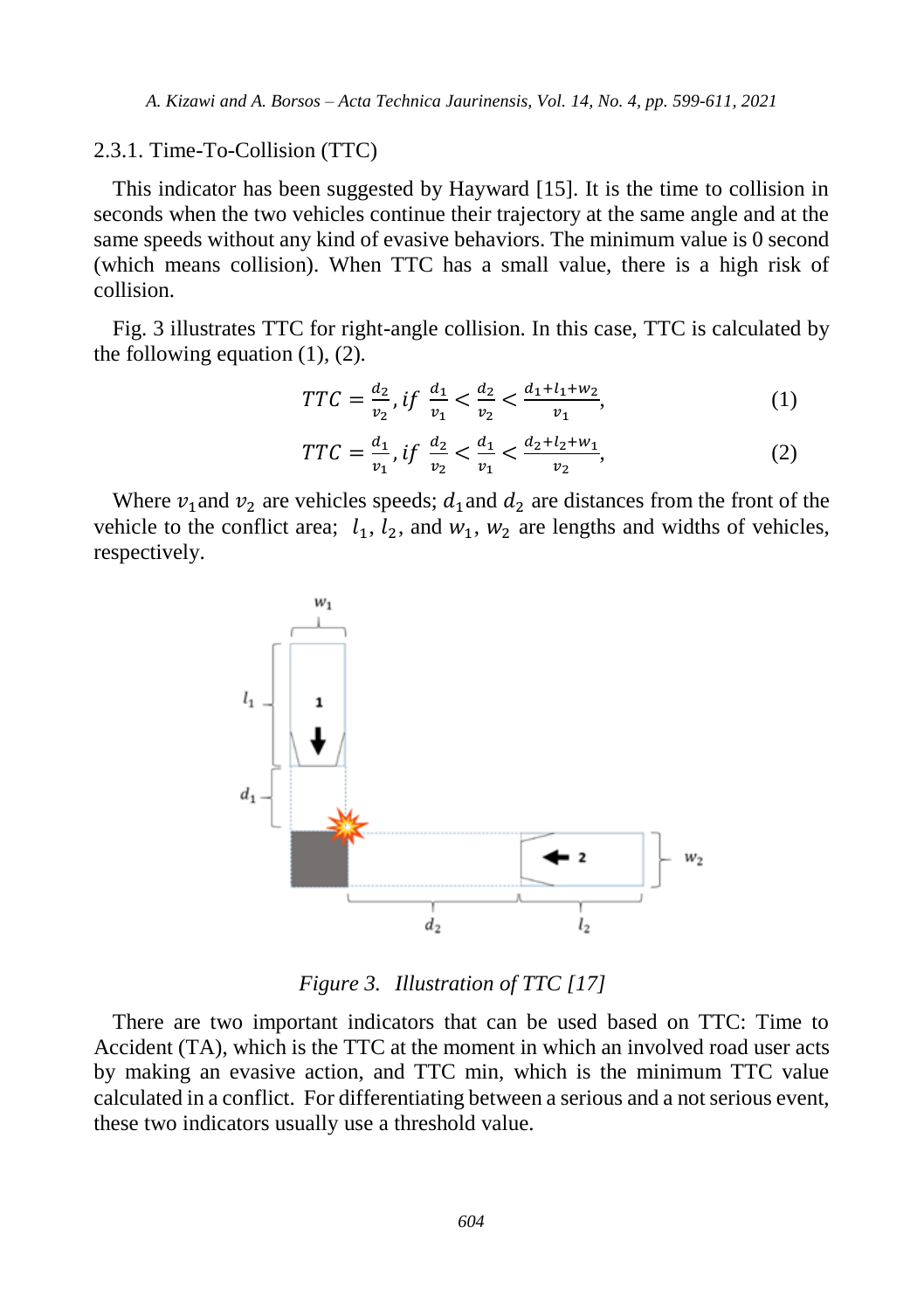Jiang [16] conducted a study about the vehicle–pedestrian conflict by field observations, video recordings, and TTC calculations. According to the paper, 3.0 and 1.0 s can be recommended for urban areas as the average TTC and TTCmin, respectively.

2.3.2. Post Encroachment Time (PET)

It is the difference between times when a car enters a conflict point until another one arrives to this conflict point [17], [18]. When PET has a small value, this indicates a higher dangerous of vehicle- pedestrian collisions.

To measure PET in the case of pedestrian-vehicle conflict, we only need to measure the passing times at the conflict point for both conflicting road users, while to measure TTC, we need to determine the time remaining to the conflict point at each time instant. Fig. 4 displays the procedure for calculating PET.



 $PET = t2 - t1$ 

*Figure 4. Illustration of PET [17]*

Several papers [17] [19] [20] found that PET and TTC indicators are considered as the most precise indicators for road safety assessment at intersections due to the simplicity of mensuration, consistency over time, and its relationship to other indicators.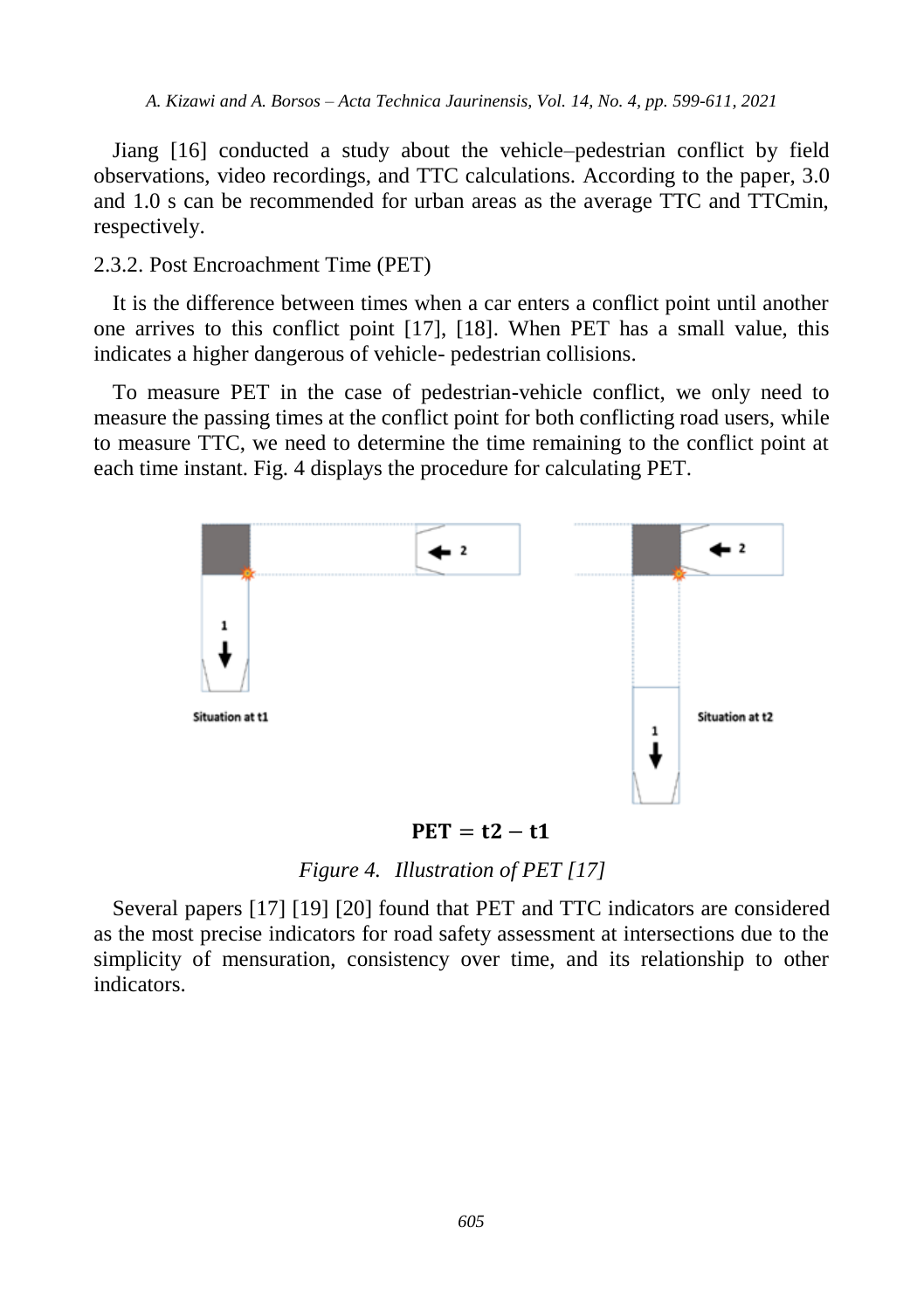### 2.3.3. Delta V

This indicator reveals the velocity vector change experienced by the involved road user during an accident. It is very susceptible to the vulnerability of the road user, since a light body will bounce back when colliding with a massive one, while the speed of the massive body will not change. This is an important measure in accidents studies between, for example, a truck and a bicyclist. [3]

For an inelastic collision, Delta V values are calculated for each of the two conflicting road users using the following equation (3),(4). The highest value is used to describe severity. Fig. 5 illustrates the Delta V calculation based on the principle of momentum conservation.

$$
\Delta v_1 = \frac{m_2}{m_1 + m_2} \cdot \sqrt{v_1^2 + v_2^2 - 2v_1 v_2 \cos \alpha},\tag{3}
$$

$$
\Delta v_2 = \frac{m_1}{m_1 + m_2} \cdot \sqrt{v_1^2 + v_2^2 - 2v_1 v_2 \cos \alpha},\tag{4}
$$

Where:  $v_1, v_2$  the speeds of the involved road users 1 and 2 respectively;  $m_1, m_2$ their masses;  $\alpha$ : the approach angle.



*Figure 5. Calculation of Delta V [3]*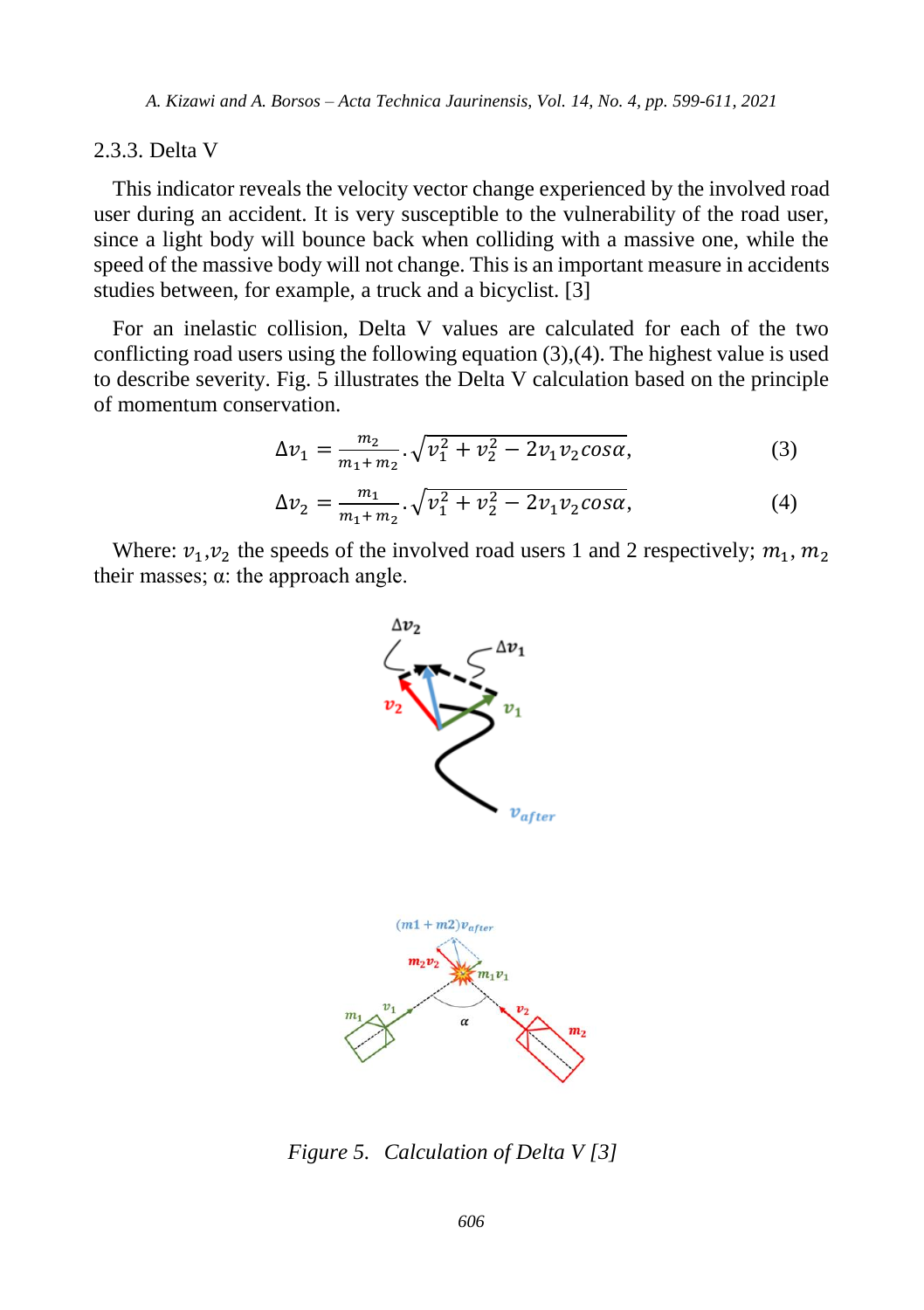### **2.4. Using extreme value theory (EVT) in traffic conflicts**

Extreme Value Theory (EVT) is useful for estimating crash probabilities using Surrogate Measures of Safety (SMoS). To evaluate the benefits of active safety techniques, the Weibull type of generalized extreme value (GEV) distribution was applied to traffic events [21]. The EVT method was also used and validated in [2]. For estimating the frequency of right-angle collisions at intersections, the GEV distribution was further used and the findings concluded that there was a favorable relationship between the estimated accidents and detected accidents. Tarko [22] clarified the use of the generalized Pareto distribution (GPD) as a complementary approach of GEV distribution in the EVT method, especially for estimating the severity of crashes based on traffic conflicts.

Some studies [23] used the EVT method in order to evaluate the head-on conflicts associated with crossing maneuvers situations in rural areas on two-lane roadways. Other researches [24] adopted the EVT method for estimating the road departure accident recurrence based on the index of time to road edge passing. It was found plausible accident estimates compared to the recorded accident database.

A recent study [25] aimed to anticipate the near-accident situations that can happen at signalized intersections between vehicles and pedestrians. With TTC and PET indicators obtained from field measurements and video recording, EVT method was applied to fit the distributions of PET and TTCmin values and to extract the threshold values. A Gated Recurrent Unit (GRU) neural network was used to for anticipating the most severe situations after the sequent data was obtained from pedestrians' and vehicles' movements, with an accuracy of 0.878 and the AUC (Area Under the Curve) value of 0.865.The model presented in the study is considered as a useful model to alert drivers of the potential severe traffic situations with the pedestrians.

# **3. Research gap and methods**

As for pedestrian-vehicle interactions, there are still some gaps related to the use of Surrogate Measures of Safety (SMoS) especially since the vulnerable road users (VRUs) tend to make sudden changes in their trajectories. The analysis of such interactions using Extreme Value Theory is also very scarce in the currently available literature.

The research related to the current paper focuses on analyzing pedestrian-vehicle interactions at unsignalized crossings using Surrogate Measures of Safety (SMoS) and Extreme Value Theory (EVT). An important characteristic of the EVT is that it enables the researcher to model the stochastic behavior of unusually large or small processes. This behavior is typically unobservable within a plausible data collection time period due to its rareness. [27] The assumption behind the EVT method is that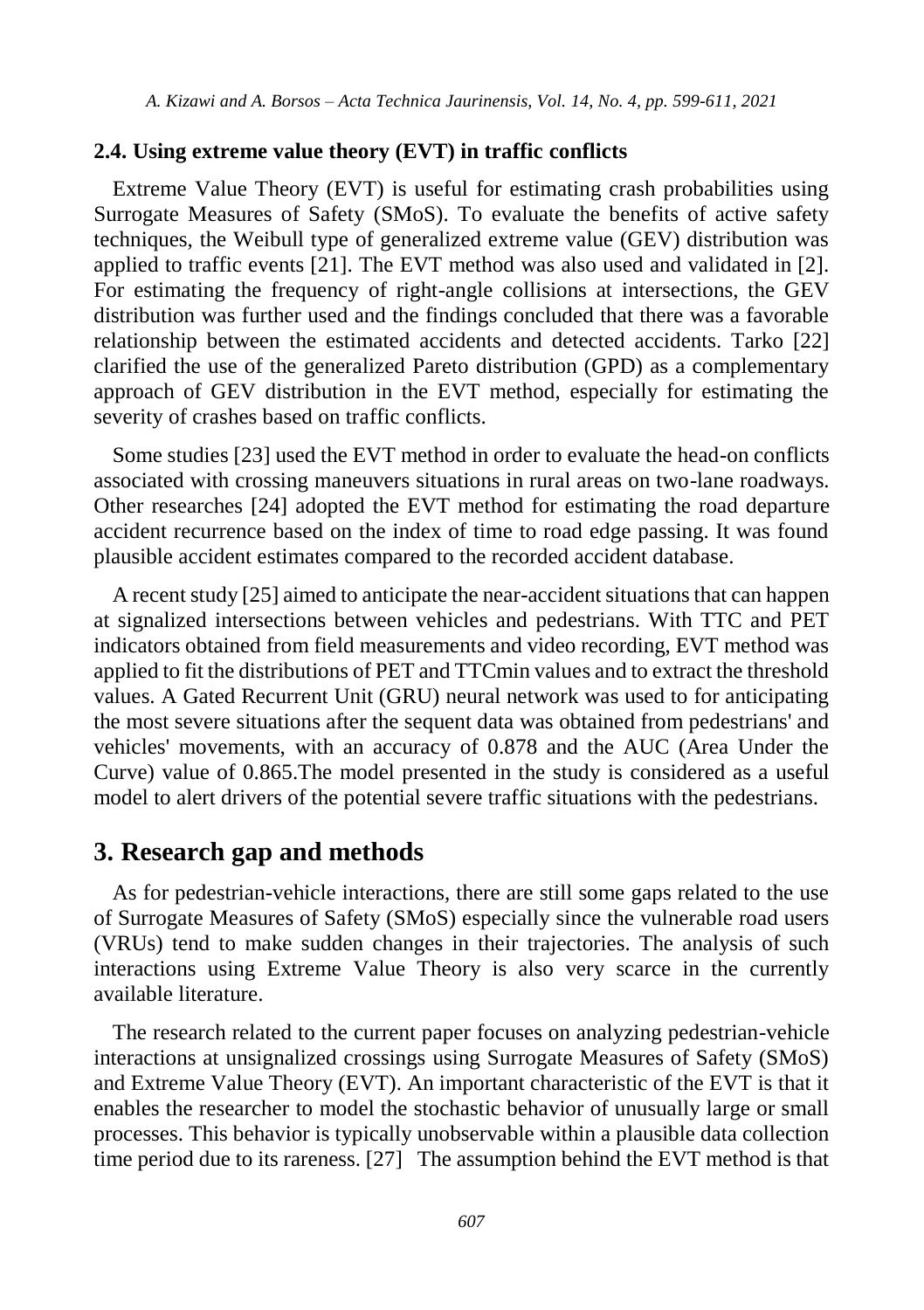the underlying stochastic behavior of the process being modeled is sufficiently smooth to enable extrapolations to unobserved levels [28]. EVT involves estimating extreme events probability over an extended period of time given very short and limited historical data. [27]

According to Tarko et al. [29] The Extreme Value Method offers an important advantage over the traffic conflict technique that the risk of crash given the surrogate event is estimated for any conditions based on the observed variability of crash proximity without using crash data. The crash proximity measure precisely defines the surrogate event. An unsignalized intersection in the city of Győr, Hungary has been selected where several different pedestrian-vehicle interactions will be video recorded. Video recordings will be used to collect SMoS with the help of the T-Analyst Software. EVT approach will be used to determine the probability of crashes and the ability of SMoSs to assess the severity of pedestrian-vehicle interactions. After the in-depth analysis, recommendations will be suggested for improving the levels of safety.

# **4. Conclusions**

In this paper, we gave an overview about using Surrogate Measures of Safety (SMoS) and the latest research results with regard to the analysis of pedestrianvehicle conflicts. The most important indicators that can be used to evaluate the seriousness of such conflicts such as TTC, PET and Delta-V were introduced. Extreme Value Theory has been recently used by a few researchers to estimate crash probabilities using SMoS; the most relevant literature sources in relation to that were summarized. It is concluded that there is an existing research gap in the conflict analysis of pedestrian-vehicle conflicts mainly because of the less predictable behavior of pedestrian movements. The use of SMoSs coupled with EVT to such conflicts also offers research opportunities.

# **References**

- [1] T. Fülep, J. Óberling, Traffic Safety based on Accident Statistics Concerning Road Vehicles and Infrastructure, *Acta Technica Jaurinensis* 5 (3) (2012) pp. 197–205. doi: *[https://doi.org/10.14513/actatechjaur.v12.n1.489](http://dx.doi.org/10.14513/actatechjaur.v10.n2.446)*
- [2] P. Songchitruksa, A. P. Tarko., The extreme value theory approach to safety estimation, *Accident Analysis & Prevention* 38 (4) (2006) pp. 811–822. doi: *<https://doi.org/10.1016/j.aap.2006.02.003>*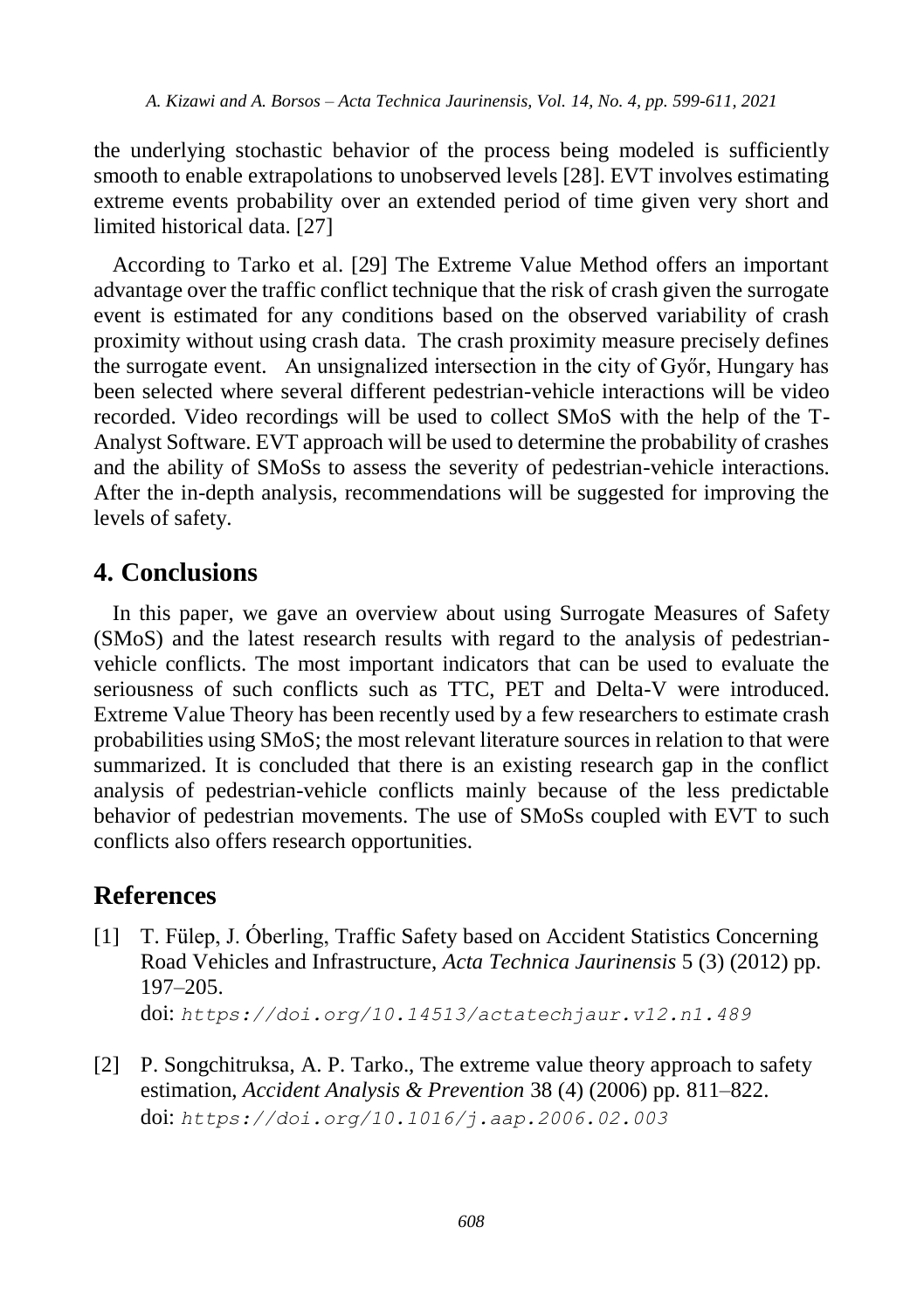- [3] D. Ceunynck, Defining and applying surrogate safety measures and behavioural indicators through site-based observations *Ph.D. thesis*, Lund University (2017). [cited 2021-03-05] URL *https://portal.research.lu.se/portal/files/30184385/17082 3Dissertation\_TimDeCeunynck\_final\_inclcover.pdf*
- [4] Laureshyn A., Svensson Å., Hydén, C., Evaluation of traffic safety, based on micro-level behavioral data: Theoretical framework and first implementation. *Accident Analysis & Prevention* 42 (6) (2010) pp. 1637–1646. doi: *<https://doi.org/10.1016/j.aap.2010.03.021>*
- [5] A. Kumar, M. Paul, I. Ghosh, Analysis of pedestrian conflict with right turning vehicles at signalized intersections in India, Proactive safety assessment and improvements at intersections, *Journal of Transportation Engineering Part (A) Systems* 145 (6) (2018) pp. pp. 04019018-01– 04019018-12. doi: *https://doi.org/10.1061/JTEPBS.0000239*
- [6] H. Amado, S. Ferreira et al., Pedestrian-vehicle interaction at unsignalized crosswalks, A systematic review. *Sustainability* 12 (7) (2020) pp. 1–23. doi: *<https://doi.org/10.3390/su12072805>*
- [7] D. Dey, J. Terken, Pedestrian interaction with vehicles, Roles of explicit and implicit communication, in: *Automotive UI 2017 - 9th International ACM Conference on Automotive User Interfaces and Interactive Vehicular Applications, Proceedings*, Association for Computing Machinery, Oldenburg, 2017, pp. 109–113. doi: *<https://doi.org/10.1145/3122986.3123009>*
- [8] R. S. Perkins, J. I. Harris, Traffic conflict characteristics-Accident potential at intersections, *Highway Research Record* 225 (1968) pp. 35–43.
- [9] C. Johnsson, A. Laureshyn, T. De Ceunynck, In search of surrogate safety indicators for vulnerable road users, a review of surrogate safety indicators, *Transport Reviews* 38 (6) (2018) pp. 765–785. doi: *<https://doi.org/10.1080/01441647.2018.1442888>*
- [10] H. C. Chin, S. T. Quek, Measurement of traffic conflicts, *Safety Science* 26 (3) (1997) pp. 169–185.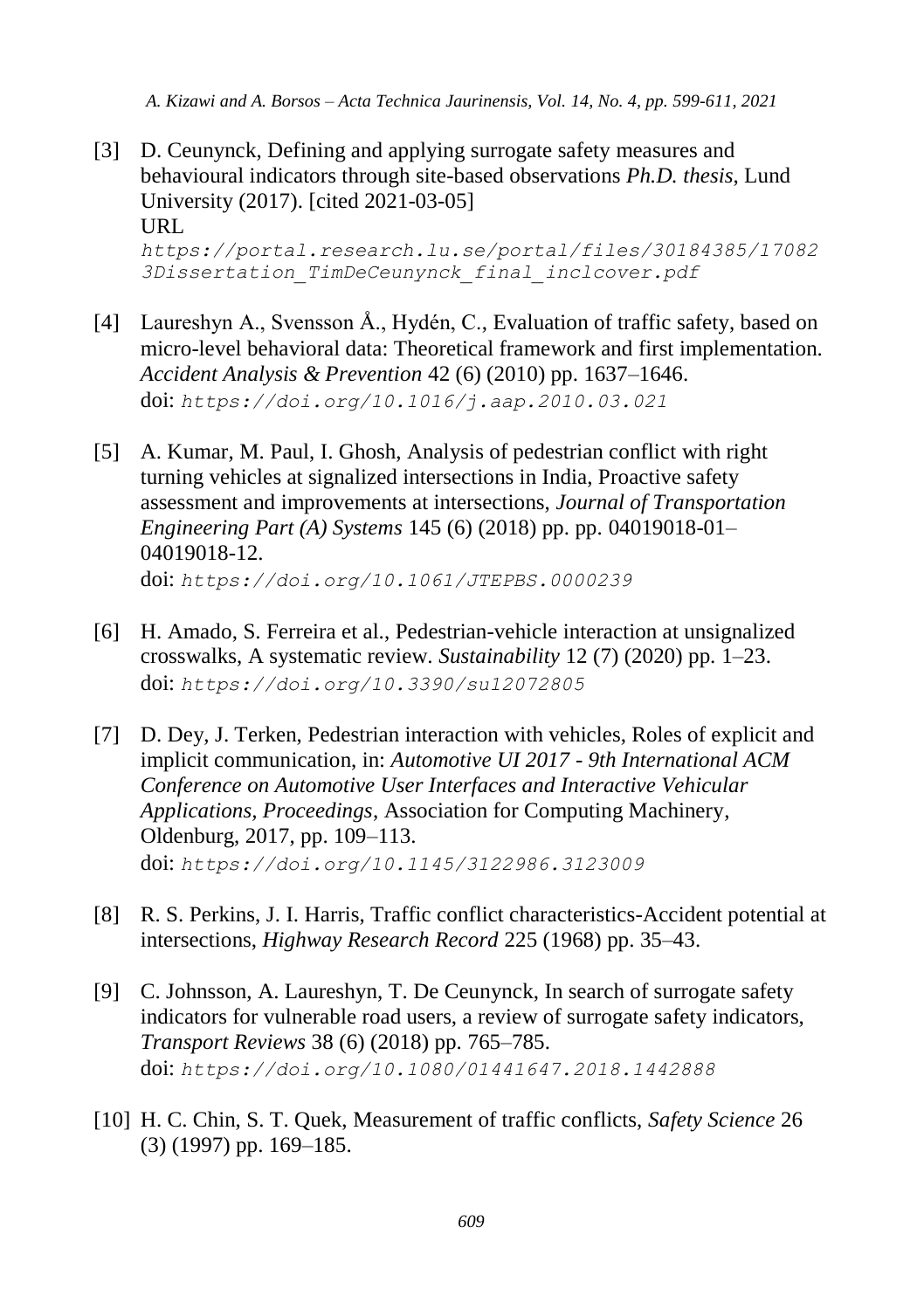- [11] C. Hydén, The development of a method for traffic safety evaluation, the Swedish traffic conflict technique, *Doctoral thesis*, Lund University, Department of Traffic Planning and Engineering (1987).
- [12] A. Laureshyn, T. De Ceunynck et al., In search of the severity dimension of traffic events, Extended Delta-V as a traffic conflict indicator, *Accident Analysis & Prevention* 98 (2017) pp. 46–56. doi: *<https://doi.org/10.1016/j.aap.2016.09.026>*
- [13] L. Zheng, K. Ismail, X. Meng, Traffic conflict techniques for road safety analysis, Open questions and some insights, *Canadian Journal of Civil Engineering* 41 (7) (2014) pp. 633–641. doi: *<https://doi.org/10.1139/cjce-2013-0558>*
- [14] P. Chen, W. Zeng et al., Surrogate Safety Analysis of Pedestrian-Vehicle Conflict at Intersections Using Unmanned Aerial Vehicle Videos. *Journal of Advanced Transportation*, (2017). doi: *<https://doi.org/10.1155/2017/5202150>*
- [15] J. C. Hayward, Near-miss determination through use of a scale of danger, *Highway Research Record* 384 (1972) pp. 24-34.
- [16] X. Jiang, Intercultural Analyses of Time-to Collision in Vehicle Pedestrian Conflict on an Urban Midblock Crosswalk, *IEEE transactions on intelligent transportation systems* 16 (2) (2015) pp. 1–6. doi: *https://doi.org/10.1109/tits.2014.2345555*
- [17] B. L. Allen, B. T. Shin, D. J. Cooper, Analysis of traffic conflicts and collision, *Transportation Research Record* 667(1978) pp. 67–74.
- [18] P. J. Cooper, Experience with traffic conflicts in Canada with emphasis on "post encroachment time" techniques, In Proceedings of the *NATO Advanced Research Workshop on International Calibration Study of Traffic Conflict Technique* (1983).
- [19] D. Gettman, L. Head, Surrogate Safety Measures from Traffic Simulation Models, Final Report, Publication No. FHWARD-03-050, Federal Highway Administration, Washington, DC, USA. (2003).